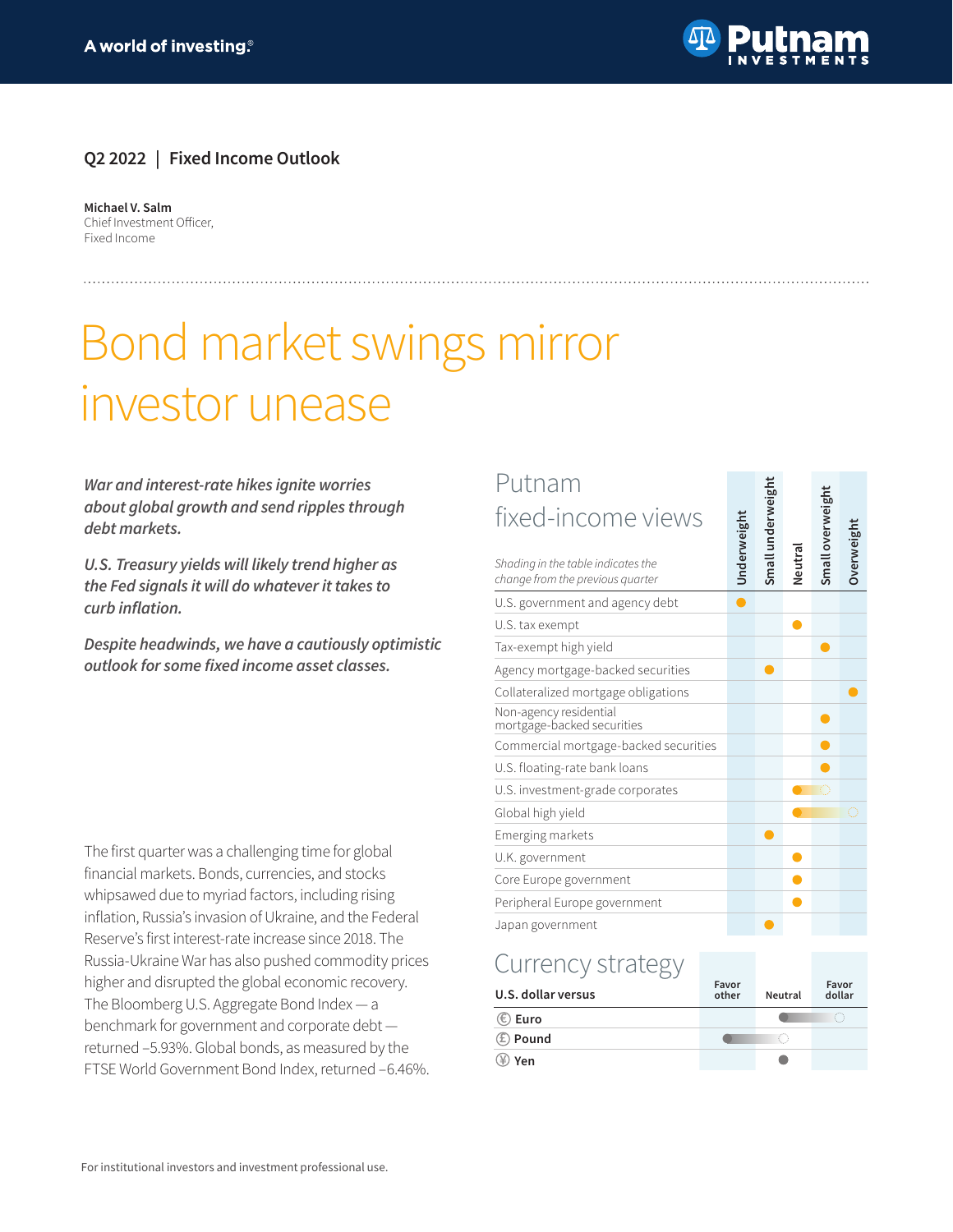Fed Chair Jerome Powell faces the tough task of creating a soft landing for the economy while keeping inflation in check. In mid-March, the Fed lifted the federal funds rate to a target range of 0.25% to 0.50%. Policymakers also penciled in six more increases by year-end, reduced their U.S. growth estimates for the year, and raised inflation expectations. The Fed's latest dot plot, or median projections, show the policy rate rising to around 2.75% by the end of 2023, the highest since 2008. Meanwhile, the European Central Bank held rates steady but said its remaining asset purchase program will wind down at the end of the third quarter.

The bond markets appear to be conveying a pessimistic view of the economy, inflation, and the Fed. At times, yields on some shorter-term Treasuries edged above those of longer-term Treasuries, creating a flat or inverted yield curve. The slope has flashed warning signs of the probability of a recession. By quarter-end, the yield on the 2-year Treasury note had climbed from 0.73% on December 31, 2021, to 2.34% on March 31, 2022. The yield on the benchmark 10-year Treasury note rose from 1.52% to 2.34% for the same period.

#### **Fed signals aggressive rate hikes**

The Fed seems to be having a "whatever it takes" moment to slow inflation. But tighten too quickly, and the Fed could further roil markets and tip the economy into recession. Chair Powell has downplayed the risk of a recession and said the goal of tighter monetary policy is to return the economy to "price stability." Rising prices and interest rates signal more volatility ahead for bond markets, in our view. We believe the Treasury yield curve is a reliable indicator of where we are in the cycle and where we are heading. The slope of the 2-year and 10-year Treasury notes indicates the probability of a recession in 2023 is high and rising. But this will be a slow process, in our view.

The Fed expects growth to slow to 2.8% this year from December's estimate of 4%. Fed officials project core inflation at 4.1% in 2022 before declining to 2.6% next year. Consumer prices rose 8.5% from a year ago in March, the fastest pace in more than 40 years, according to the Labor

Department. Against this backdrop, job growth remained robust in March. The jobless rate fell to 3.6%, near its pre-pandemic low, and the labor force participation rate ticked up. The Fed sees the unemployment rate for the year falling to 3.5% this year.

#### **ECB faces inflation and growth risks**

The European Central Bank (ECB) decided to leave interest rates at record lows of 0%, despite rising inflation in the eurozone. The ECB, however, surprised markets in March by mapping out a speedier exit from asset purchases. Policymakers remain divided over how to respond to the economic shock waves from the Russia-Ukraine War. In the medium term, the energy decoupling between Russia and Europe will continue, pressuring energy prices higher and growth trajectory lower for years. The probability of the euro area falling into a recession in the next 12 months is high.

In the United Kingdom, the Bank of England (BoE) raised interest rates to 0.75% from 0.5% in mid-March. Since near-term inflation is high and there are no signs of a deceleration, the BoE will likely hike again in May, before slowing the pace of future rate hikes. Market volatility has pushed bond yields and borrowing costs higher across Europe. Germany's 10-year bond yield, seen as the benchmark for Europe, surged to about 0.82%, its highest level since 2015. The yield on the U.K.'s 10-year notes moved to a six-year high of around 1.90% in April.

#### **China central bank provides 1 trillion-yuan boost**

China has introduced lockdowns in Shanghai and other cities amid surging Covid-19 infections. We believe there will be significant economic costs from these disruptions. In early March, Premier Li Keqiang proposed an ambitious growth target of 5.5% for 2022. Special bond issuances from local governments and cash surplus from state-owned entities will provide fiscal funding. The People's Bank of China (PBoC) said it will transfer more than 1 trillion yuan (around US\$158 billion) in profits to the government.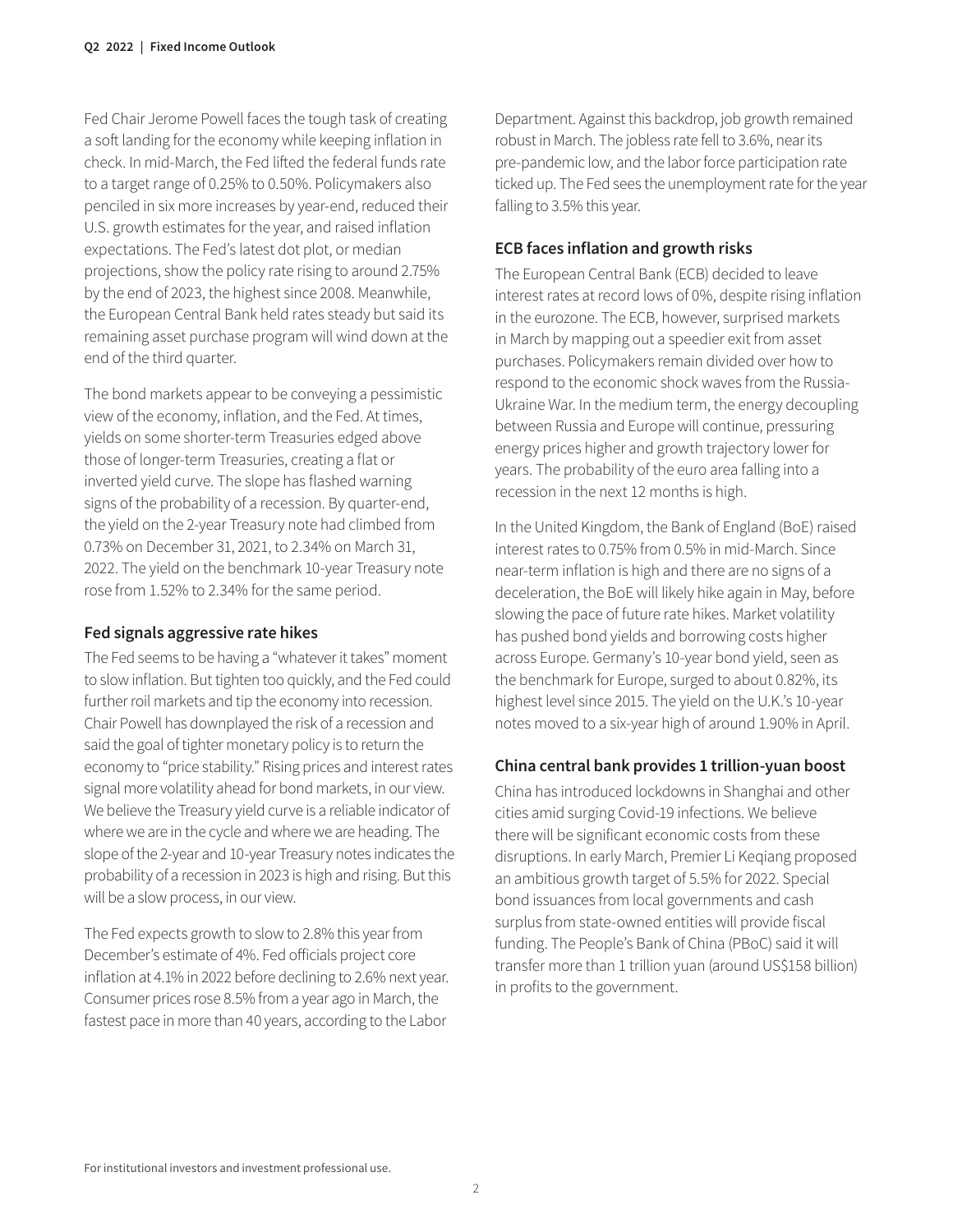# The Treasury curve flattened in Q1 as Fed rate hike expectations for 2022 increased



Source: U.S. Treasury Department. Past performance is not indicative of future results.

China also plans to expand credit and lower effective lending rates, pointing to further cuts in the reserve requirement ratio for banks and the policy rate. In our view, the growth target indicates more policy easing in the near term. The central bank in March unexpectedly held its key interest rate for one-year policy loans unchanged. The PBoC probably maintained the rate to support the yuan amid higher capital outflows. China's benchmark sovereign bond yield has seesawed in recent weeks, with the 10-year notes yielding around 2.78% in April.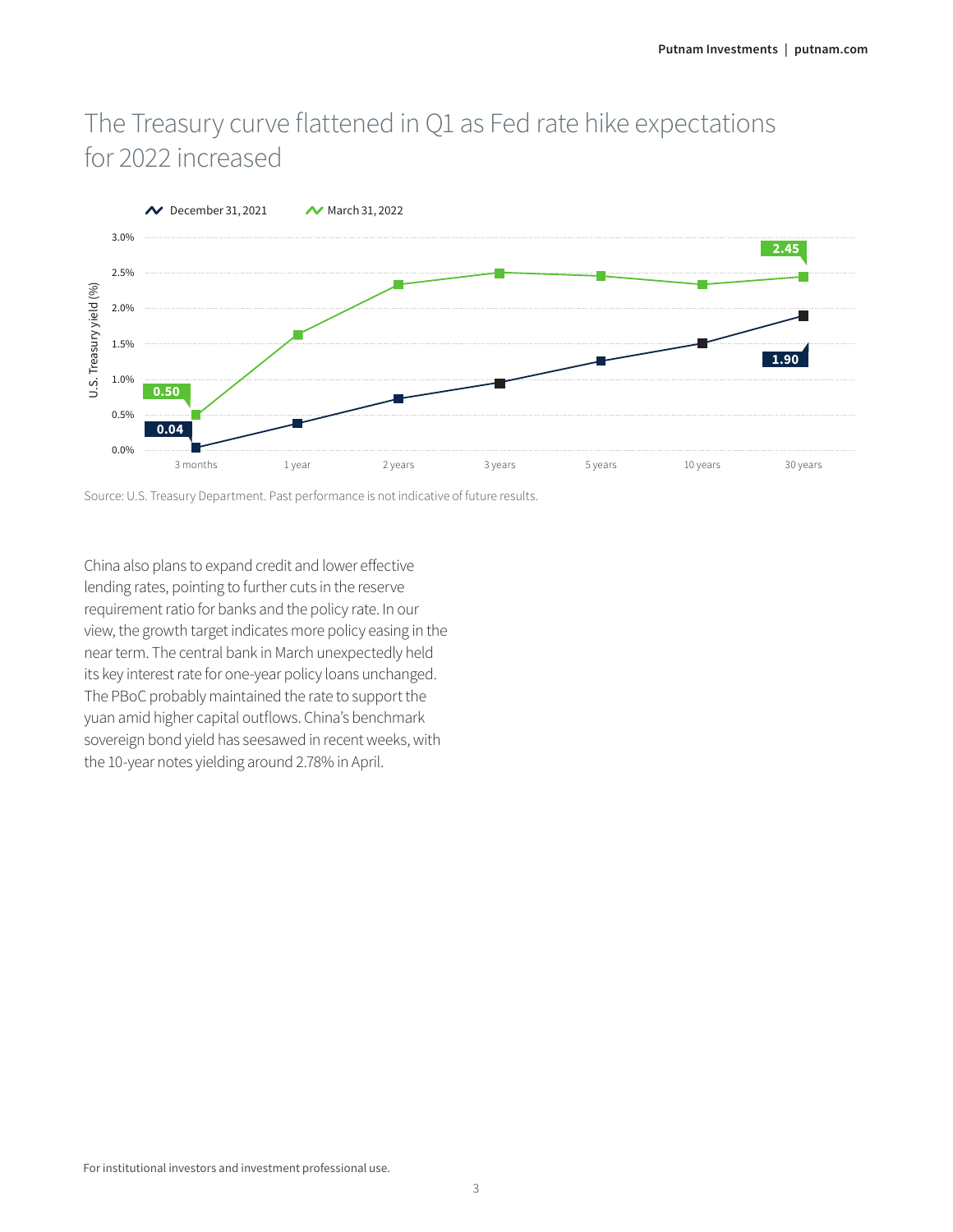### Sector views

#### **Corporate debt: Investment grade and high yield**

The potential effects of inflation and supply chain bottlenecks are considerations for our overall and sectoral positioning. The first quarter correction in bond prices — and yields — generally leaves the investmentgrade and high-yield credit markets in a place where the securities have better convexity.

Investment-grade corporate credit was among the poorer performers during the first quarter, given its relatively high interest-rate sensitivity. Still, we have a constructive outlook for investment-grade bonds. We have a positive view of corporate fundamentals, while having a more neutral outlook for the market's supply-and-demand backdrop and valuation level.

In high-yield corporate credit, our view is moderately constructive. We have a positive outlook for high-yield market fundamentals and the overall supply-anddemand backdrop. That said, we anticipate continued bouts of volatility given the conflict in Ukraine, the pace of Fed rate hikes, and potentially negative effects on

energy supplies from sanctions on Russia. Our view on valuations is more neutral, given the relative tightness of yield spreads in the market as of quarter-end. Spreads widened during the quarter but remain tight by historical standards.

The U.S. high-yield default rate remained very low as of March 31. As for supply/demand dynamics, new issuance of high-yield debt totaled \$46.5 billion in the first quarter. This represented a 71% decline from the same period in 2021. Despite tight spreads, we think the market's income potential is attractive in the face of much lower global yields.

#### **Trends in the mortgage markets**

In the commercial mortgage-backed securities (CMBS) market, we believe the fundamental environment will continue to improve as workers return to offices, consumer traffic increases at retailers, and hotels welcome back business and leisure travelers. Our emphasis on investment opportunities in the U.S. broadly isolates us from geopolitical risk. With real assets serving as collateral and the potential for rent adjustments, CMBS have historically performed well during periods of rising

# Risk assets sold-off amid heightened geopolitical tensions and higher Treasury rates

Excess returns\* relative to Treasuries, Q1 2022



Source: Bloomberg, as of 3/31/22. Indexes are unmanaged and do not incur expenses. You cannot invest directly in an index. Past performance is not indicative of future results. See page 6 for index definitions.

\* Excess returns are calculated relative to comparable maturity U.S. Treasuries for each index. Excess return does not always mean "outperformance."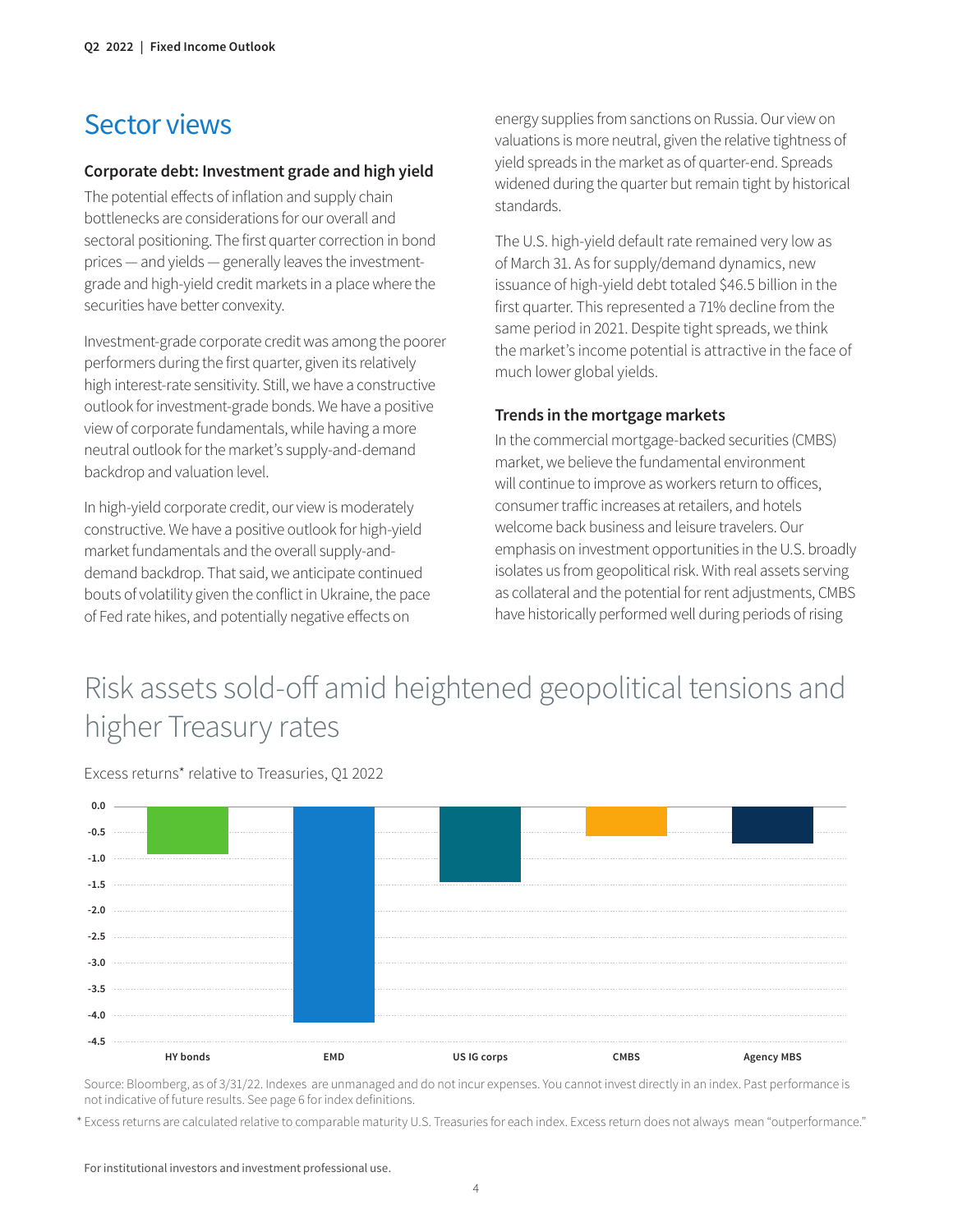inflation. CMBS spreads widened during the quarter. The increased liquidity premium enhanced the appeal of select market segments.

In residential mortgage credit, we believe high demand and low inventory of available homes is likely to push prices higher. We are aware that affordability has become a constraint for many prospective buyers as home prices and mortgage rates have risen. Consequently, we think the pace of home price appreciation is likely to moderate in 2022. Wider spreads have created better value among mid-tier and lower-rated securities. We are finding attractive investment opportunities in that area of the market, as well as among higher-rated securities.

The Fed's shift toward tighter monetary policy may likely accelerate its sales of mortgage-backed securities (MBS). A faster pace of MBS tapering may reduce home price inflation, helping to boost the Fed's inflation-fighting mandate. We believe many prepayment-sensitive securities may offer attractive risk-adjusted returns from current price levels and may offer upside potential if mortgage prepayment speeds slow. In our view, prepayment strategies could benefit from an economic slowdown, a shift to supportive fiscal policies, or a sustained increase in mortgage rates.

## Currency views

#### **Dollar move hinges on growth and risk sentiment**

The Ukraine conflict has taken center stage in global markets, with rising energy prices further bifurcating the reactions from global central banks. The Fed made a hawkish pivot in December, but the war seems to have had very limited impact on the Fed's expected actions in the coming months. Since the March FOMC meeting, hawkish commentary has picked up, making rate hikes of 50 basis points (bps) very likely in May and June. Room for more hawkish expectations relative to the market has declined and is much more symmetric, as the market now prices in a policy mistake with rate hikes this year, followed by rate cuts less than two years from now. From here, the performance of the dollar will depend on prospects for global growth and risk appetite, where there are considerable risks for investor sentiment, as well as idiosyncratic stories driven by the reaction functions from other central banks.

#### **A neutral exposure to the euro**

The ECB continued its gradual move in a more hawkish direction, with significant division among the hawks and the doves given the current inflation profile and the ongoing Russia-Ukraine conflict. At its March meeting, the ECB said it plans to end bond buying under its asset purchase program in the third quarter. It further stated rate hikes would be gradual and take place sometime after the end of quantitative easing. If sanctions on oil and gas are avoided, there will be upside risks to the euro. Still, if sanctions are enacted and energy prices surge higher, the single currency could move significantly lower. As such, it is recommended that euro exposure be kept neutral.

#### **Rate hikes and balance sheet normalization likely to lift pound**

In terms of the BoE rate hike in March, there were no calls from the nine Monetary Policy Committee members for a 50-basis-point hike, and one member voted to keep rates on hold. In the short term, the Russia-Ukraine War continues to temper any expectations of 50-bp rate hikes. We still expect the BoE to increase interest rates a few more times over the coming months. If the central bank follows its previous guidance, a hike in May would also coincide with the start of active selling of securities and balance sheet normalization. This should be supportive of the currency, especially relative to the euro over the next few months.

#### **Japan yen's valuation likely to be a headwind**

The Bank of Japan (BoJ) continues to diverge from other global central banks. Inflation is viewed to be a one-off, wages will remain weak, and overall, a weak yen is considered a positive. These ideas allow the BoJ and Governor Kuroda to suggest it's too early to even discuss an end to ultra-easy monetary policy. So, in the near term, the dollar-yen pair will be driven primarily by external factors. As the Fed starts its rate-hiking cycle, the cost of purchasing longer-dated hedges of U.S. assets has risen. Hedge ratios are likely being adjusted, putting downward pressure on the yen. The yen has broken the range to the weak side. From here, prospects of higher rates to counter inflation by global central banks will likely keep the yen weaker, but valuation is likely to be more of a headwind. The currency will likely stabilize when the Fed's hawkishness has peaked and when the BoJ pivots from its ultra-easy stance.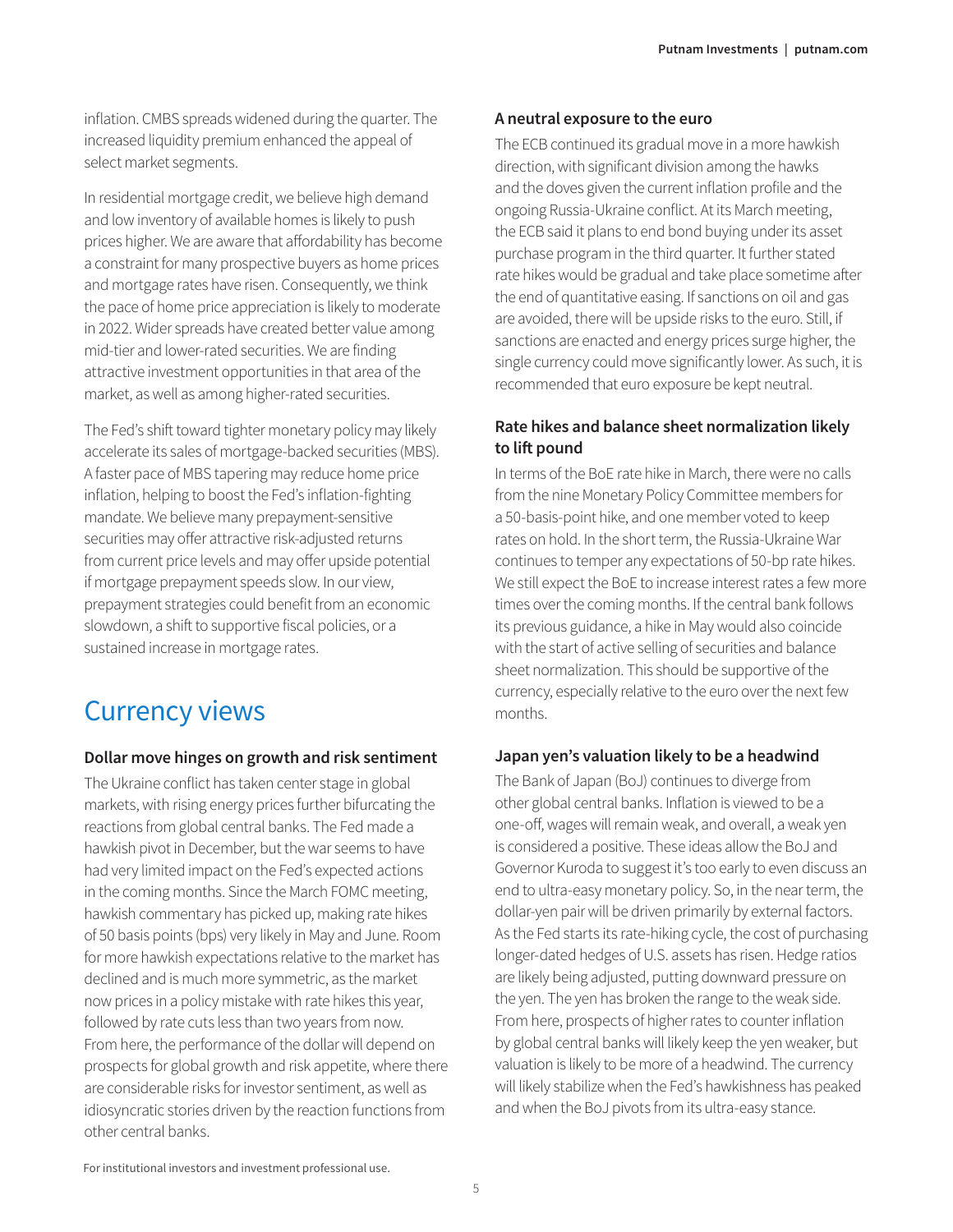**The Fixed Income Outlook represents the insights of the collaborative process of our 100+ member team and of our senior leadership.**

**Michael V. Salm** Chief Investment Officer, Fixed Income

**Michael J. Atkin** Head of Global Sovereign Credit

**Navin H. Belani** Head of Credit Research

**Albert Chan, CFA** Head of Portfolio Construction

**Joanne M. Driscoll, CFA** Head of Short Term Liquid Markets

**Brett S. Kozlowski, CFA** Co-Head of Structured Credit

**Jatin Misra, Ph.D., CFA** Co-Head of Structured Credit

**Robert L. Salvin** Head of Corporate and Tax-Exempt Credit As of March 31, 2022.

**Agency mortgage-backed securities** are represented by the Bloomberg U.S. Mortgage Backed Securities Index, which covers agency mortgage-backed pass-through securities (both fixed rate and hybrid ARM) issued by Ginnie Mae (GNMA), Fannie Mae (FNMA), and Freddie Mac (FHLMC).

**Commercial mortgage-backed securities** are represented by the Bloomberg U.S. CMBS Investment Grade Index, which measures the market of commercial mortgage-backed securities with a minimum deal size of \$500 million. The two subcomponents of the U.S. CMBS Investment Grade Index are U.S. aggregate-eligible securities and non-eligible securities. To be included in the U.S. Aggregate Index, the securities must meet the guidelines for ERISA eligibility.

**Emerging market debt** is represented by the Bloomberg EM Hard Currency Aggregate Index, which is a flagship Emerging Markets debt benchmark that includes USD, EUR, and GBP denominated debt from sovereign, quasi-sovereign, and corporate EM issuers. The index is broad-based in its coverage by sector and by country, and reflects the evolution of EM benchmarking from traditional sovereign bond indices to Aggregate-style benchmarks that are more representative of the EM investment choice set.

**Eurozone government** is represented by the Bloomberg European Aggregate Bond Index, which tracks fixed-rate, investment-grade securities issued in the following European currencies: euro, Norwegian krone, Danish krone, Swedish krona, Czech koruna, Hungarian forint, Polish zloty, and Swiss franc.

**FTSE Russell** is the source and owner of the trademarks, service marks, and copyrights related to the FTSE Indexes. FTSE® is a trademark of FTSE Russell.

**FTSE World Government Bond Index (WGBI)** measures the performance of fixed-rate, local-currency, investment-grade sovereign bonds.

**High-yield bonds** are represented by the JPMorgan Developed High Yield Index, an unmanaged index of high-yield fixed income securities issued in developed countries.

**Japan government** is represented by the Bloomberg Japanese Aggregate Bond Index, a broad-based investment-grade benchmark consisting of fixed-rate Japanese yen-denominated securities.

**Tax-exempt high yield** is represented by the Bloomberg Municipal Bond High Yield Index, which consists of below-investment-grade or unrated bonds with outstanding par values of at least \$3 million and at least one year remaining until their maturity dates.

**U.K. government** is represented by the Bloomberg Sterling Aggregate Bond Index, which contains fixed-rate, investmentgrade, sterling-denominated securities, including gilt and non-gilt bonds.

**U.S. floating-rate bank loans** are represented by the S&P/LSTA Leveraged Loan Index, an unmanaged index of U.S. leveraged loans.

**U.S. government and agency debt** is represented by the Bloomberg U.S. Aggregate Bond Index, an unmanaged index of U.S. investment-grade fixed income securities.

**U.S. investment-grade corporate debt** is represented by the Bloomberg U.S. Corporate Index, a broad-based benchmark that measures the U.S. taxable investment-grade corporate bond market.

**U.S. tax exempt** is represented by the Bloomberg Municipal Bond Index, an unmanaged index of long-term fixed-rate investment-grade tax-exempt bonds.

**Duration** measures the sensitivity of bond prices to interest-rate changes. A negative duration indicates that a security or fund may be poised to increase in value when interest rates increase.

**The Bloomberg U.S. Aggregate Bond Index** is an unmanaged index of U.S. investment-grade fixed income securities.

**The ICE BofA 1-3 year U.S. Corporate Index** is an unmanaged index of U.S. investment-grade corporate debt with a remaining term to maturity of less than 3 years.

**ICE Data Indices, LLC (ICE BofA)**, used with permission. ICE BofA permits use of the ICE BofA indices and related data on an "as is" basis; makes no warranties regarding same; does not guarantee the suitability, quality, accuracy, timeliness, and/or completeness of the ICE BofA indices or any data included in, related to, or derived therefrom; assumes no liability in connection with the use of the foregoing; and does not sponsor, endorse, or recommend Putnam Investments, or any of its products or services.

You cannot invest directly in an index.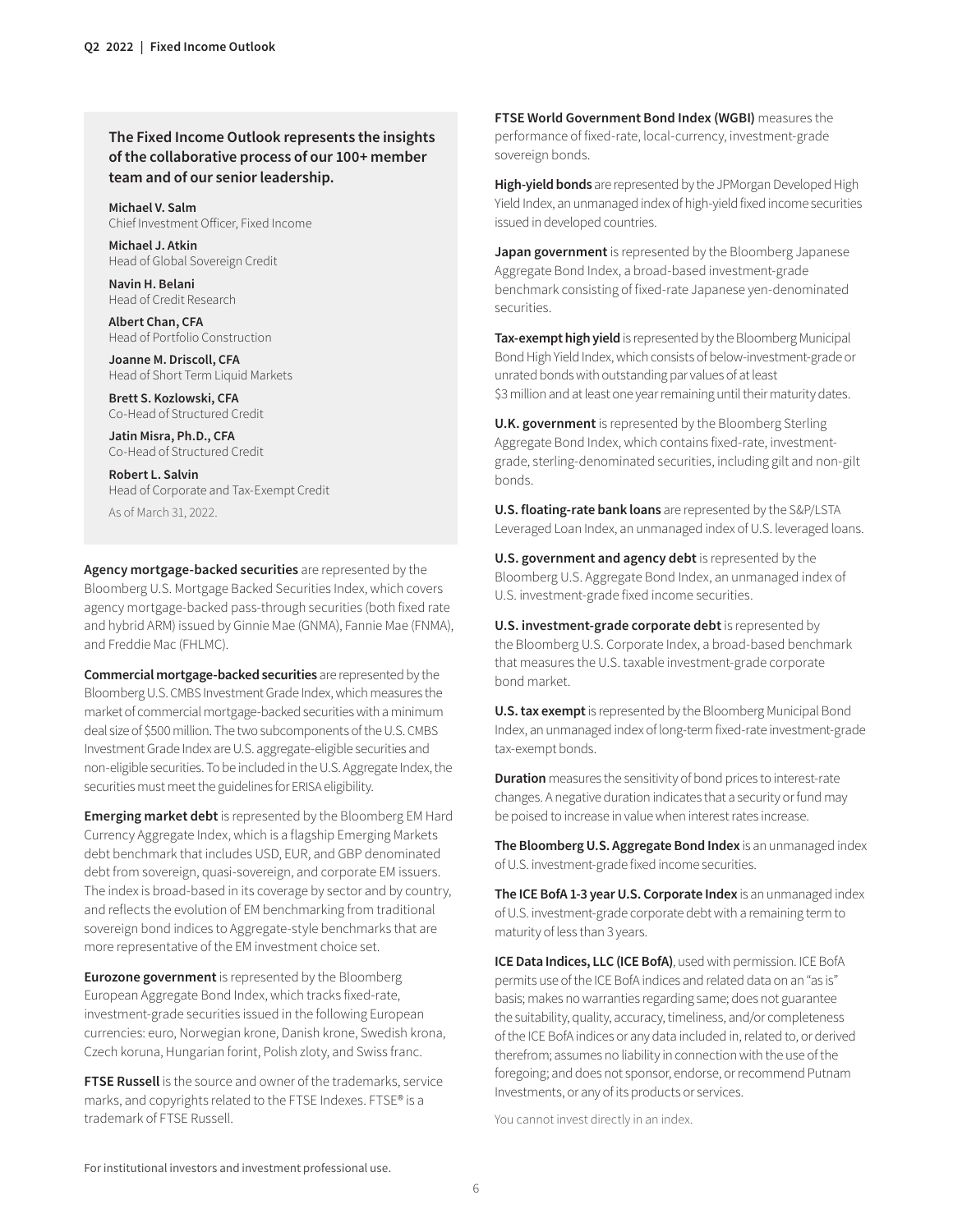This material is prepared for use by institutional investors and investment professionals and is provided for limited purposes. This material is a general communication being provided for informational and educational purposes only. It is not designed to be investment advice or a recommendation of any specific investment product, strategy, or decision, and is not intended to suggest taking or refraining from any course of action. The opinions expressed in this material represent the current, goodfaith views of the author(s) at the time of publication. The views are provided for informational purposes only and are subject to change. This material does not take into account any investor's particular investment objectives, strategies, tax status, or investment horizon. Investors should consult a financial advisor for advice suited to their individual financial needs. Putnam Investments cannot guarantee the accuracy or completeness of any statements or data contained in the material. Predictions, opinions, and other information contained in this material are subject to change. Any forward-looking statements speak only as of the date they are made, and Putnam assumes no duty to update them. Forward-looking statements are subject to numerous assumptions, risks, and uncertainties. Actual results could differ materially from those anticipated. Past performance is not a guarantee of future results. As with any investment, there is a potential for profit as well as the possibility of loss.

This material or any portion hereof may not be reprinted, sold, or redistributed in whole or in part without the express written consent of Putnam Investments. The information provided relates to Putnam Investments and its affiliates, which include The Putnam Advisory Company, LLC and Putnam Investments Limited®.

Issued in the United Kingdom by Putnam Investments Limited®. Putnam Investments Limited is authorized and regulated by the Financial Conduct Authority (FCA). For the activities carried out in Germany, the German branch of Putnam Investments Limited holds a permit as a financial investment broker in accordance with Sec. 34f para. 1 sentence no. 1 of the German Trade Ordinance and is registered under the registration number D-F-16077N8-19 in the publicly available broker register. Putnam Investments Limited is also permitted to provide cross-border investment services to certain EEA member states. In Europe, this material is directed exclusively at professional clients and eligible counterparties (as defined under the FCA Rules, or the German Securities Trading Act (Wertpapierhandelsgesetz) or other applicable law) who are knowledgeable and experienced in investment matters. Any investments to which this material relates are available only to or will be engaged in only with such persons, and any other persons (including retail clients) should not act or rely on this material. Furthermore this material is only intended for the recipient receiving it directly from Putnam Investments Limited and should not be forwarded to, or relied upon by, the recipient's underlying clients.

Prepared for use with wholesale investors in Australia by Putnam Investments Australia Pty Limited, ABN, 50 105 178 916, AFSL No. 247032. This material has been prepared without taking account of an investor's objectives, financial situation and needs. Before deciding to invest, investors should consider whether the investment is appropriate for them.

Prepared for use in Canada by Putnam Investments Canada ULC (o/a Putnam Management in Manitoba). Where permitted, advisory services are provided in Canada by Putnam Investments Canada ULC (o/a Putnam Management in Manitoba) and its affiliate, The Putnam Advisory Company, LLC.

This material is prepared by Putnam Investments for use in Japan by Putnam Investments Japan Co., Ltd. ("Putnam Japan"). Putnam Japan is registered with Kanto Local Finance Bureau in Japan as a financial instruments business operator conducting the investment advisory and agency business, and is a member of Japan Investment Advisers Association. This material is prepared for informational purposes only, and is not intended as a solicitation to invest in any securities or other financial product in Japan, or to enter into with Putnam Japan an investment advisory contract or a discretionary investment management contract.

**Consider these risks before investing:** International investing involves certain risks, such as currency fluctuations, economic instability, and political developments. Additional risks may be associated with emerging-market securities, including illiquidity and volatility. Lower-rated bonds may offer higher yields in return for more risk. Portfolios that invest in government securities are not guaranteed. Mortgage-backed securities are subject to prepayment risk. Derivatives also involve the risk, in the case of many over-the-counter instruments, of the potential inability to terminate or sell derivatives positions and the potential failure of the other party to the instrument to meet its obligations. Bond investments are subject to interest-rate risk, which means the prices of the portfolios' bond investments are likely to fall if interest rates rise. Bond investments also are subject to credit risk, which is the risk that the issuer of the bond may default on payment of interest or principal. Interest-rate risk is generally greater for longer-term bonds, and credit risk is generally greater for belowinvestment-grade bonds, which may be considered speculative.

BLOOMBERG® is a trademark and service mark of Bloomberg Finance L.P. and its affiliates (collectively "Bloomberg"). Bloomberg or Bloomberg's licensors own all proprietary rights in the Bloomberg Indices. Neither Bloomberg nor Bloomberg's licensors approve or endorse this material, or guarantee the accuracy or completeness of any information herein, or make any warranty, express or implied, as to the results to be obtained therefrom, and to the maximum extent allowed by law, neither shall have any liability or responsibility for injury or damages arising in connection therewith.